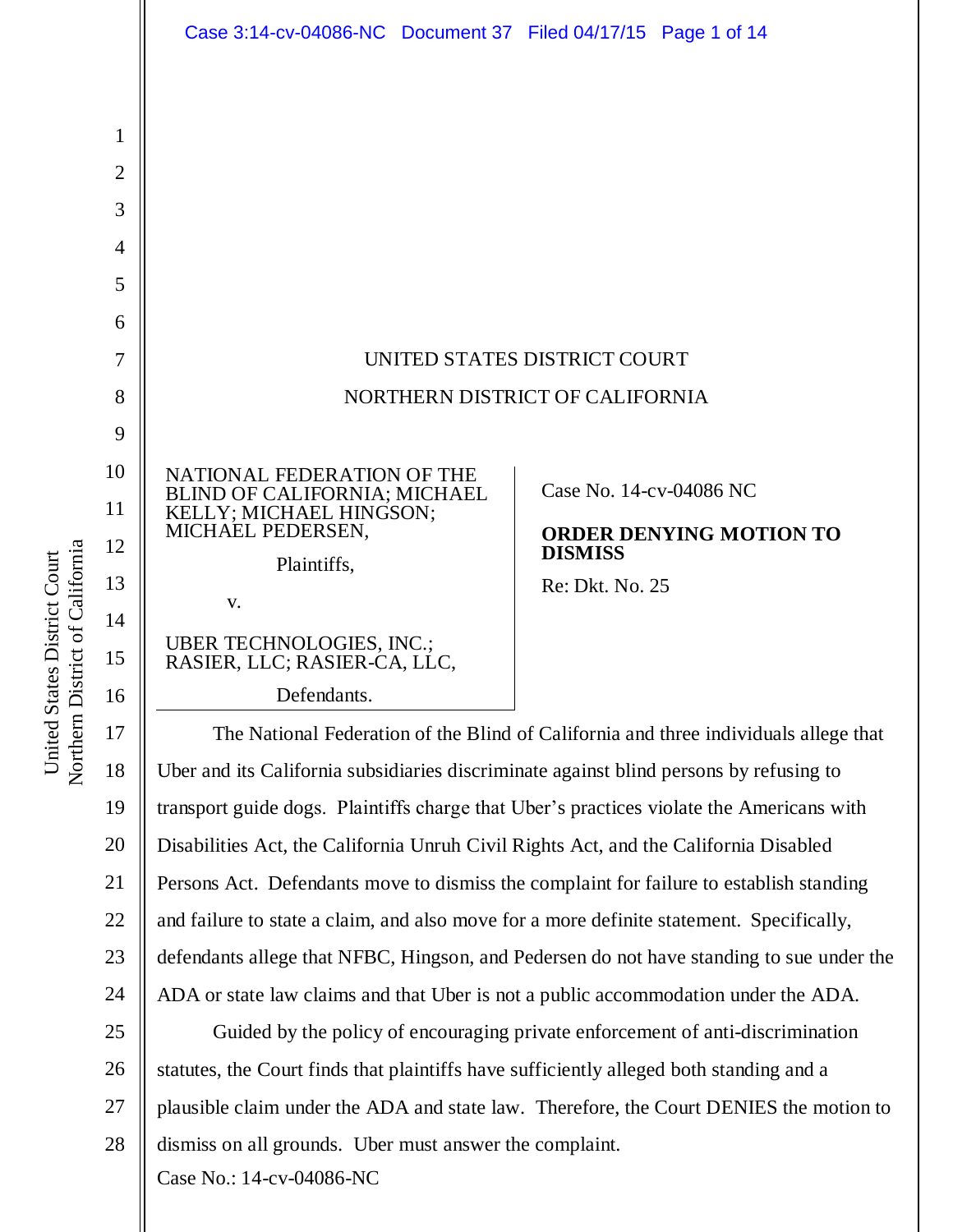### **I. BACKGROUND**

1

2

3

4

5

6

7

8

9

10

11

12

13

14

15

16

17

18

19

20

21

22

23

UberX is a widely available transportation service that uses mobile software applications to arrange rides between passengers and Uber's fleet of UberX drivers. First Amended Complaint ("FAC"), Dkt. No. 17, at  $\P$  2. To use UberX services, an individual must either (1) create a user account, and provide Uber with his phone number, credit card information, and email address, or (2) travel as the guest of an individual with an Uber user account. FAC ¶ 29. The customer then submits a request on behalf of himself and other passengers through Uber's mobile software application. FAC ¶ 30. Once Uber identifies the vehicle that will provide the customer with transportation, Uber notifies the customer via text message or through its smart phone application. FAC ¶ 30. The notification includes vehicle and driver identification information and an estimated time of arrival. FAC  $\parallel$  30. When the vehicle has arrived, Uber notifies the customer, and the customer and passengers may board the vehicle. FAC ¶ 30. Uber provides several different transportation services in California, and UberX is one of Uber's most cost-effective transportation services. FAC ¶ 29. Those individuals who download Uber's mobile phone application agree to Uber's terms of service, including an agreement to submit all disputes to binding arbitration. Dkt. No. 25 at Exhibit A.

Plaintiff National Federation of the Blind of California ("NFBC") is a nonprofit association of blind Californians, which aims to achieve integration of the blind into society on a basis of equality with the sighted. FAC  $\parallel$  22. Members of NFBC use UberX on Uber's smart phone application using text-to-speech technology. FAC ¶ 40. Additionally, members of NFBC use UberX as guests of UberX customers, without creating their own Uber account. FAC ¶ 43.

Case No.:14-cv-04086-NC 2 24 25 26 27 28 For example, Manveen Chahal is a NFBC member and does not have an Uber account. FAC ¶ 43. On May 21, 2014, Jamey Gump used the Uber mobile app to request an UberX vehicle for himself and Chahal. FAC ¶ 43. Both men had service animals with them. FAC ¶ 43. When the UberX vehicle pulled up to the curb, Gump and Chahal attempted to enter the vehicle and opened a passenger door. FAC ¶ 43. The UberX driver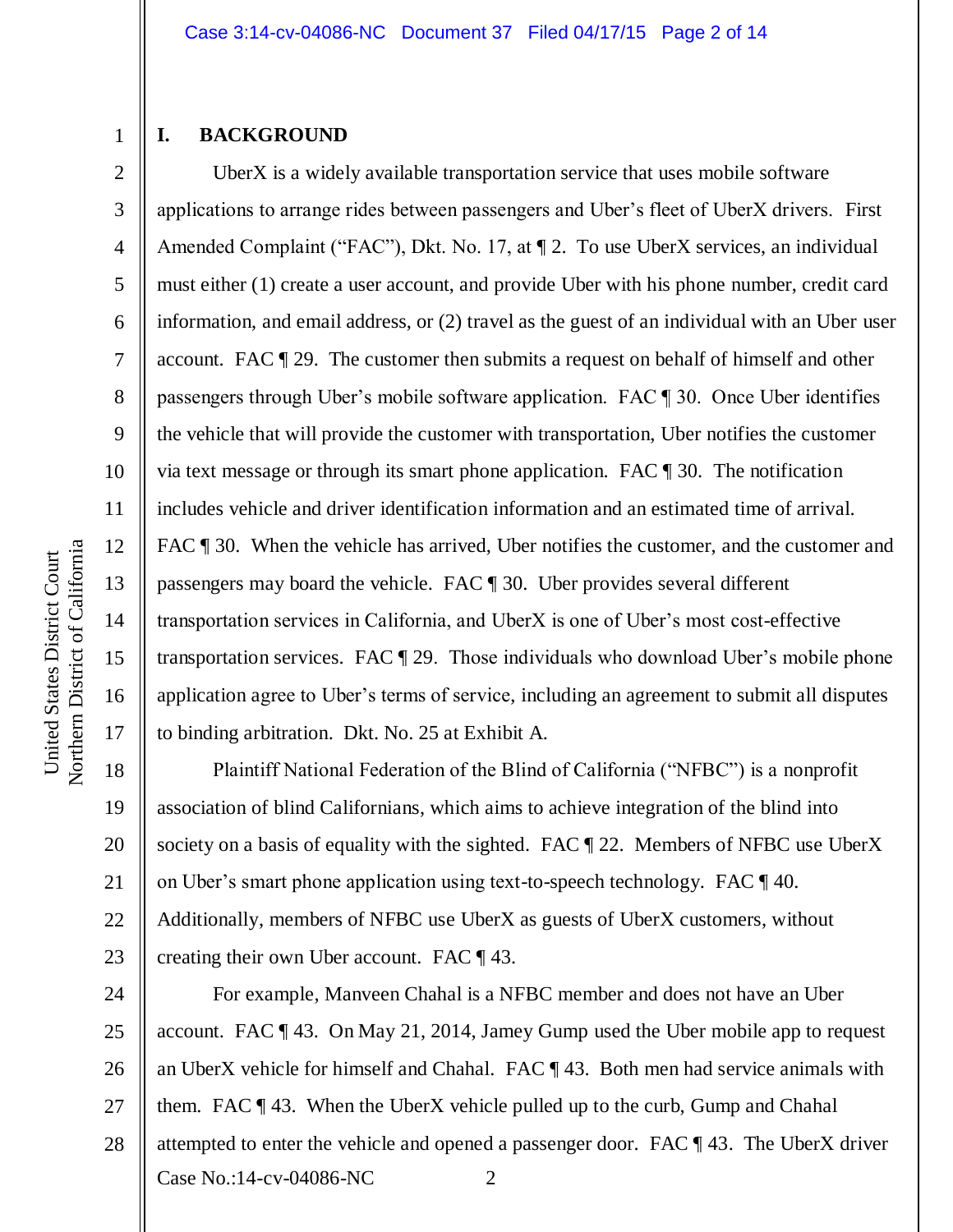began shouting "no dogs!" and cursed at the men. FAC ¶ 43. The UberX driver left without transporting Gump and Chahal. FAC  $\P$  43.

Plaintiff Michael Kelly is blind, uses a guide dog, and is a member of NFBC. FAC ¶ 66. Kelly travels with his girlfriend, Brooklyn Rodden, who is also blind and uses a guide dog. FAC ¶ 66. Rodden has an Uber account that she uses to request UberX vehicles for herself and Kelly. FAC ¶ 66. On September 13, 2014, an UberX driver refused to transport Rodden and Kelly because of their guide dogs. FAC ¶ 66. Both intend to keep using UberX transportation services. FAC ¶ 66.

Plaintiff Michael Hingson is blind, uses a guide dog, and is a member of NFBC. FAC ¶ 67. Hingson does not have an Uber account and has not used UberX. FAC ¶ 67. On October 9-12, 2014, Hingson attended the annual state convention for NFBC in El Segundo, California. FAC ¶ 67. There, Hingson met attendees with service animals who were being denied transportation by UberX to and from the convention hotel. FAC  $\llbracket 67$ . Hingson was deterred from using UberX on December 5, 2013, because he could not afford to be delayed by an UberX driver refusing to take his guide dog. FAC  $\llbracket$  67. Hingson would like to use UberX in the future, but does not believe that UberX is a reliable source of transportation. FAC ¶ 67.

Plaintiff Michael Pedersen is blind and uses a guide dog. FAC ¶ 73. On September 12, 2014, Pedersen's wife used her Uber account to request an UberX for Pedersen. FAC ¶ 73. Pedersen heard the UberX driver pulled up in front of his home, but the driver refused to transport Pedersen's guide dog. FAC ¶ 73. As a result, Pedersen missed his connection to a commuter shuttle and was late for work. FAC ¶ 73. Pedersen would like to keep using UberX without fear that he will be denied service and made late for work or other appointments. FAC ¶ 73.

Case No.:14-cv-04086-NC 3 25 26 27 28 Defendant Uber Technologies, Inc. is a for-profit transportation network company. FAC ¶ 27. Defendants Rasier LLC and Rasier-CA LLC are wholly-owned subsidiaries of Uber Technologies, Inc. that operate within the state of California. FAC  $\P$  28. Defendants (collectively, "Uber") use smart phone software applications to arrange transportation

1

2

3

4

5

6

7

8

9

10

11

12

13

14

15

16

17

18

19

20

21

22

23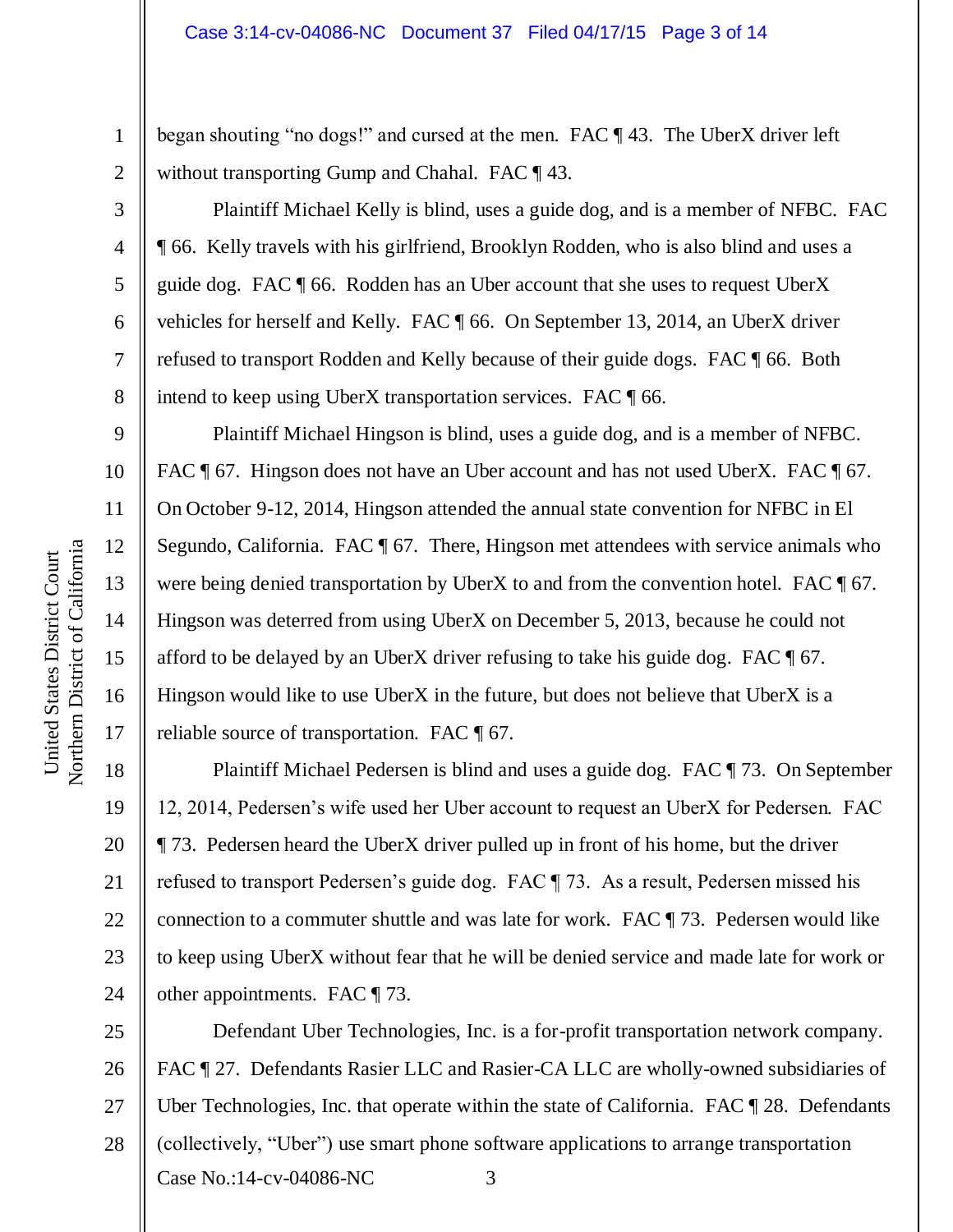between passengers and its fleet of drivers. FAC ¶ 27.

Plaintiffs allege that Uber engages in discriminatory practices by permitting UberX drivers to deny access to blind individuals and their guide dogs. Plaintiffs bring claims under (1) Title III of the Americans with Disabilities Act ("ADA"); (2) California Unruh Civil Rights Act ("Unruh Act"); (3) California Disabled Persons Act ("DPA"); and (4) for declaratory relief.

The parties attended a hearing on the motion on March 3, 2015. All parties have consented to this Court's jurisdiction. Dkt. Nos. 6, 22.

### **II. DISCUSSION**

Uber brings a motion to dismiss on a variety of issues, boiling down to questions of (1) NFBC's associational standing to sue on behalf of its members; (2) Plaintiff Hingson's satisfaction of standing under the deterrent effect doctrine; (3) which plaintiffs are entitled to bring a claim under state law theories; (4) Plaintiff Pedersen's standing as to the likelihood of future harm; and (5) whether Uber falls within the scope of the ADA's regulation as a public accommodation. The Court will first address standing challenged under Rule 12(b)(1), then Uber's motion for a more definite statement under Rule 12(e), and finally, the motion to dismiss under Rule 12(b)(6).

### **A. Standing**

19 20 21 22 23 24 25 A Rule 12(b)(1) motion challenges subject matter jurisdiction, including a plaintiff's standing to sue, and the Court takes the allegations in the complaint as true. *Wolfe v. Strankman*, 392 F.3d 358, 362 (9th Cir. 2004). The court must determine whether a lack of federal jurisdiction appears from the face of the complaint itself. *Thornhill Publ'g Co. v. General Tel. Elec.*, 594 F.2d 730, 733 (9th Cir. 1979). "A party invoking the federal court's jurisdiction has the burden of proving the actual existence of subject matter jurisdiction." *Thompson v. McCombe*, 99 F.3d 352, 353 (9th Cir. 1996).

Case No.:14-cv-04086-NC 4 26 27 28 "Whether a party has a sufficient stake in an otherwise justiciable controversy to obtain judicial resolution of that controversy is what has traditionally been referred to as the question of standing to sue." *Sierra Club v. Morton*, 405 U.S. 727, 731-32 (1972).

1

2

3

4

5

6

7

8

9

10

11

12

13

14

15

16

17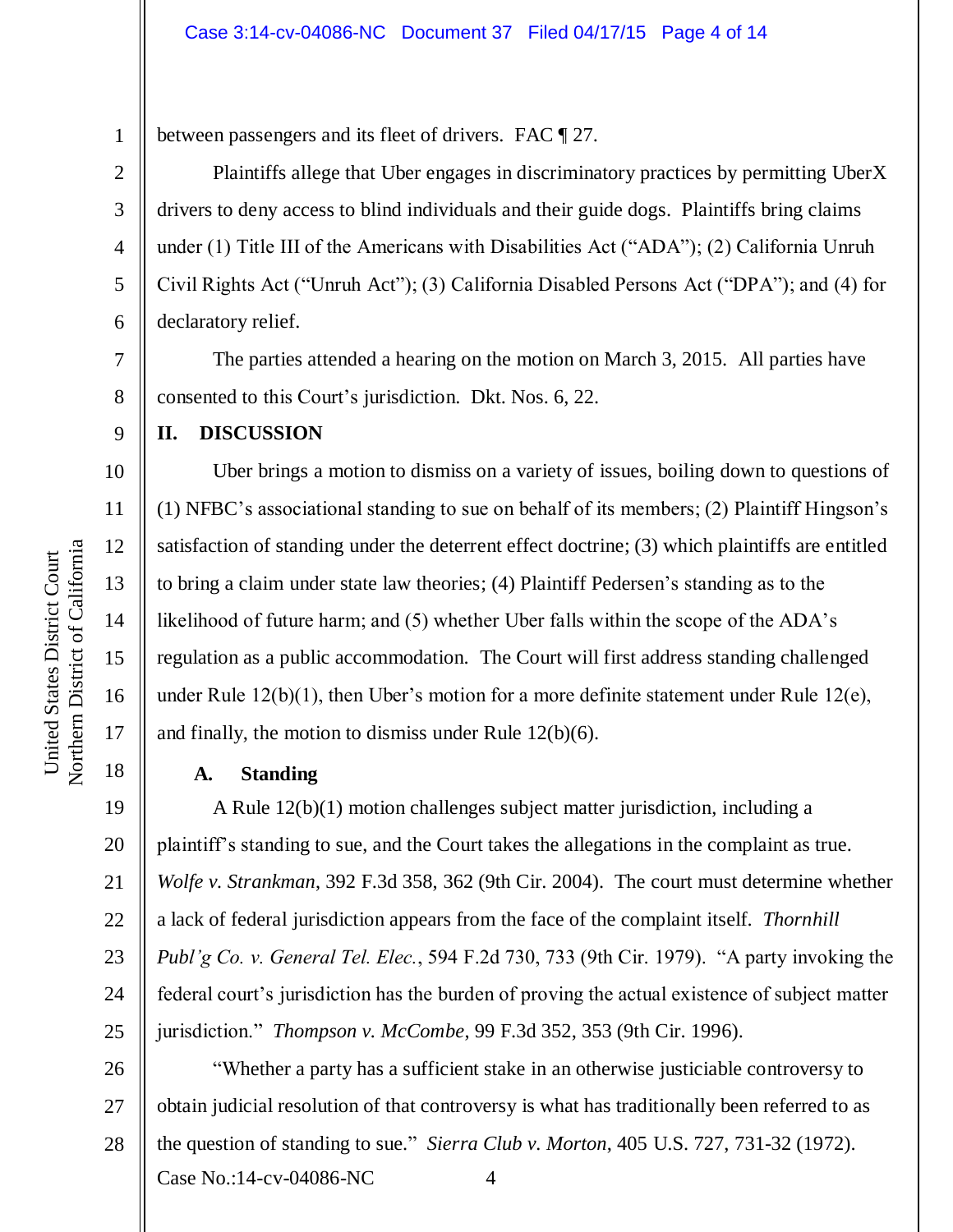Standing under Article III of the Constitution has three basic elements: (1) an "injury in fact," which is neither conjectural nor hypothetical; (2) causation, such that a causal connection between the alleged injury and offensive conduct is established; and (3) redressability, or a likelihood that the injury will be redressed by a favorable decision. *Lujan v. Defenders of Wildlife*, 504 U.S. 555, 560-61 (1992).

"The question whether the litigant is a 'proper party to request an adjudication of a particular issue,' is one within the power of Congress to determine." *Sierra Club*, 405 U.S. at 732 n.3 (1972) (citing *Flast v. Cohen*, 392 U.S. 83, 100 (1968)). When private enforcement suits "are the primary method of obtaining compliance" with a civil rights act, such as the ADA, courts must take a "broad view of constitutional standing." *Doran v. 7- Eleven, Inc.*, 524 F.3d 1034, 1039 (9th Cir. 2008)(citing *Trafficante v. Metro. Life Ins. Co.*, 409 U.S. 205, 209 (1972)).

#### **1. NFBC's Associational Standing Under the ADA**

The test for associational standing is set out in *Hunt v. Wash. State Apple Adver. Com'n*, 432 U.S. 333, 342 (1977): an association has standing when (1) its members would otherwise have standing to sue in their own right; (2) the interest it seeks to protect are germane to the organization's purpose; and (3) neither the claim asserted nor the relief requested requires the participation of individual members in the lawsuit. In *Hunt*, the Court stated that claims for declaratory and injunctive relief do not require individualized proof, thereby satisfying the third prong. *Id.* at 344.

Case No.:14-cv-04086-NC 5 NFBC meets the *Hunt* test for associational standing. First, the parties do not contest that at least plaintiff Kelly has standing to sue in his own right. Second, NFBC set out the purpose of its organization in the complaint, which is to achieve the integration of the blind into society on a basis of equality with the sighted. FAC ¶ 22. The Court finds this germane to the purpose of this litigation, which is to bring a private ADA enforcement suit to ensure that blind individuals have equal access to transportation services as sighted individuals. Third, because NFBC is seeking to represent its members only in claims for declaratory and injunctive relief, its claim is within the realm of associational standing

1

2

3

4

5

6

7

8

9

10

11

12

13

14

15

16

17

18

19

20

21

22

23

24

25

26

27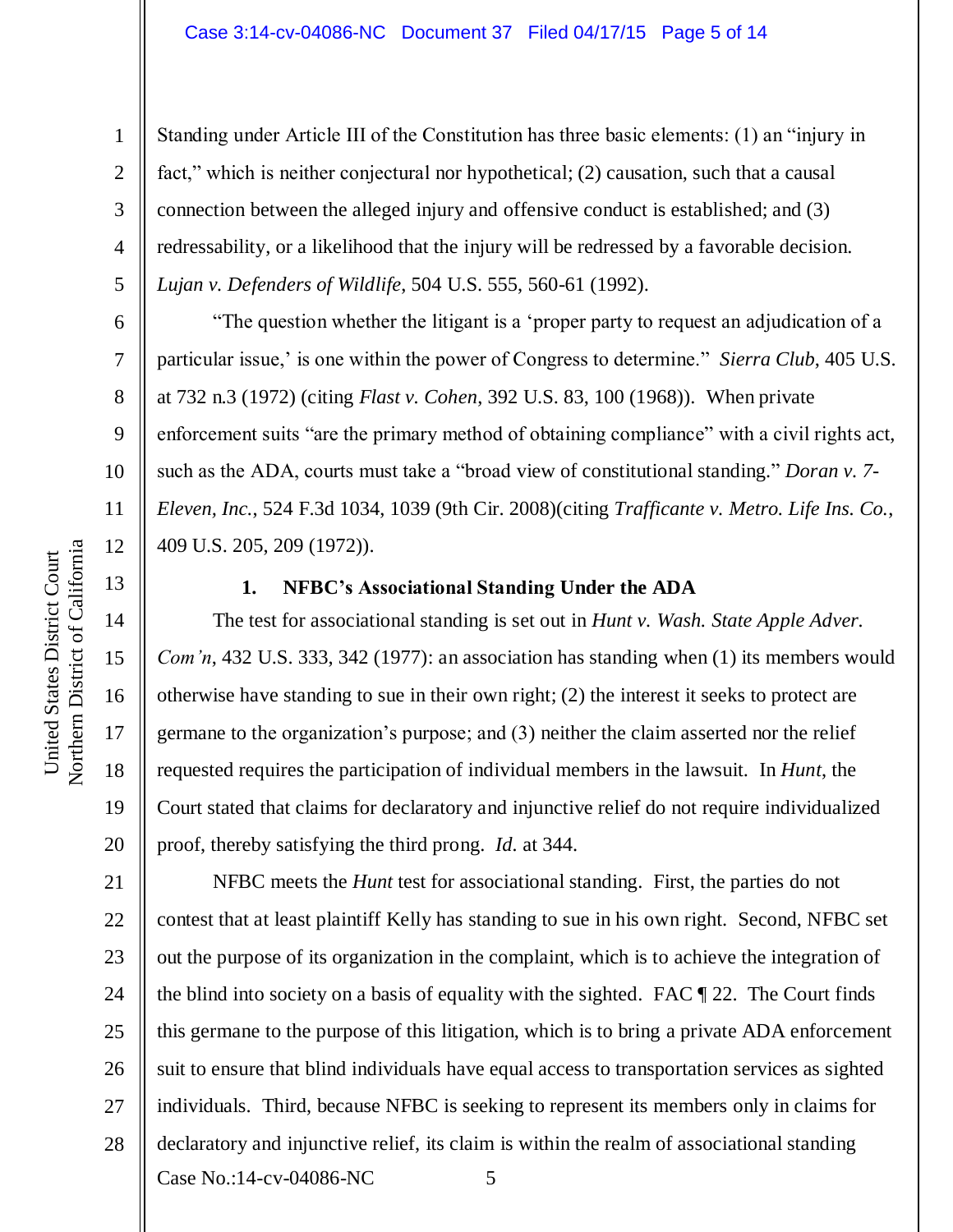1

7

8

9

10

11

12

13

14

15

16

17

18

19

20

21

22

23

6

envisioned by the Supreme Court in *Hunt*. FAC ¶¶ 123-127.

Uber has presented in its briefing and at the hearing diverging case law which suggests that two factual scenarios may distinguish the current case from *Hunt*: (a) the presence of arbitration agreements covering some of NFBC's membership; and (b) the prudential consideration that NFBC is not the proper party, but rather, the individuals should be tasked with representing their own claims. Dkt. No. 25 at 10-12.

### **a. Arbitration Agreements**

Uber argues that NFBC's membership includes individuals who are bound by arbitration agreements with Uber. Dkt. No. 25 at 10. Therefore, NFBC's suit on behalf of all its members would violate the sanctity of those agreements by permitting bound members to litigate in court via their proxy, NFBC. *Id*. at 11.

The Court recognizes that "[a]n association has standing to sue or defend in such capacity, however, only if its members would have standing in their own right." *Arizonans for Official English v. Arizona*, 530 U.S. 43, 65-66 (1977). Uber draws the Court's attention to *Pa. Chiropractic Ass'n v. Blue Cross Blue Shield Ass'n*, 713 F. Supp. 2d 734, 744-45 (N.D. Ill. 2010), where the district court considered similar questions of whether an association lacked standing because some members of its association were bound by arbitration agreements. There, the Court found the third *Hunt* factor weighed in favor of individual claims because the association could not represent those members bound by arbitration agreements. *Id.* However, even under those circumstances, the Court recognized that the association would have standing to pursue claims on behalf of only the non-bound members. *Id* at n.6. Additionally, all of the members of the Pennsylvania Chiropractic Association were seeking monetary relief. *Id.* at 737-38.

Case No.:14-cv-04086-NC 6 24 25 26 27 28 Here, NFBC alleges that it only brings the claim on behalf of members who would have standing (therefore, the non-bound members), and it does not seek monetary relief. Dkt. No. 28 at 4; *see generally, Ass'n Gen. Contractors of Cal., Inc. v. Coal. for Econ. Equity*, 950 F.2d 1401, 1409 (9th Cir. 1991) (finding that individual participation is not required even if there is disagreement among the organization's members when the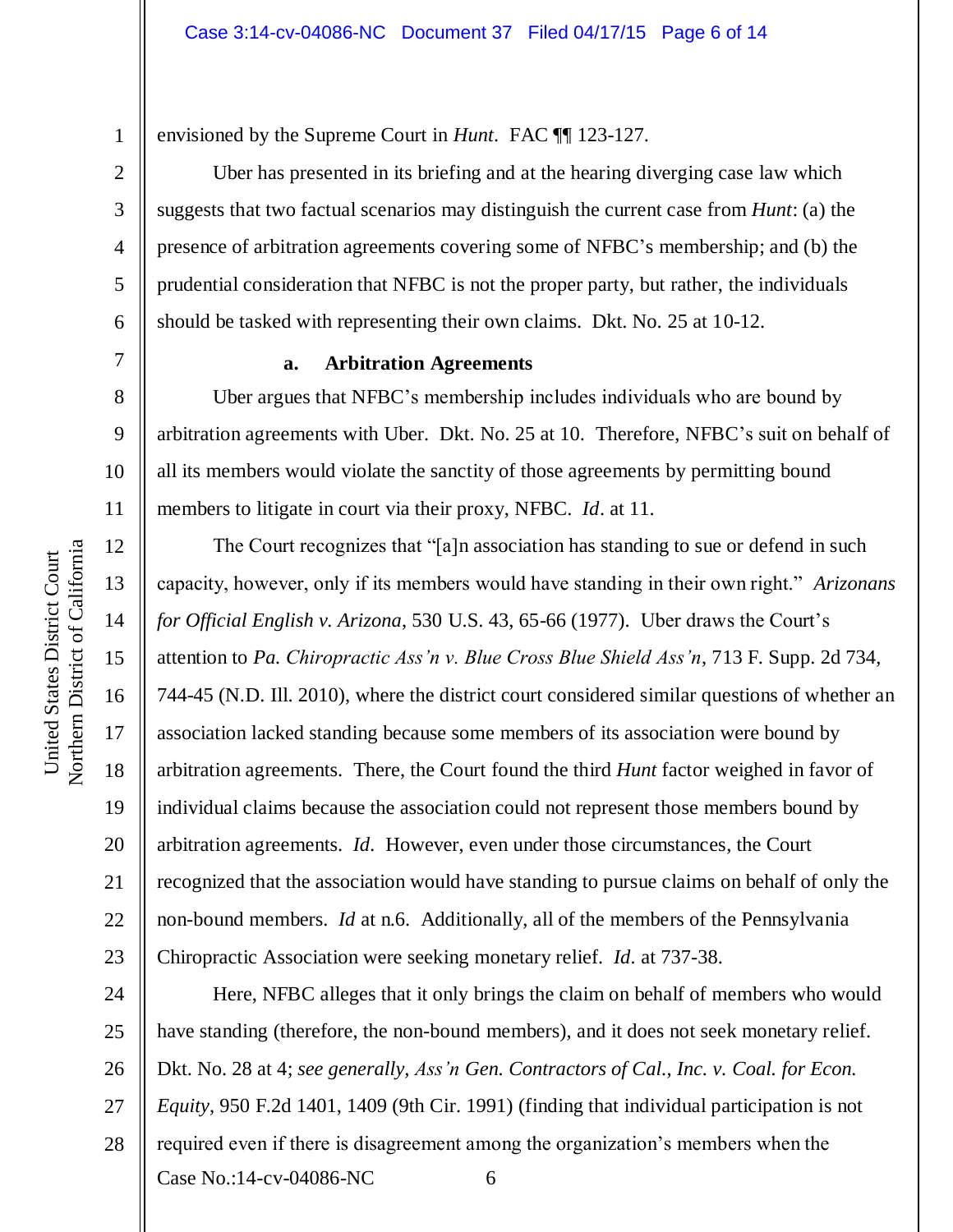organization seeks declaratory and injunctive relief). The Court finds *Pennsylvania Chiropractic Association* distinguishable from this case, and thus not persuasive in establishing that an exception to *Hunt* should apply.

# **b. Prudential Considerations**

In addition to constitutional standing requirements, the Court must also weigh prudential considerations, inquiring whether the plaintiff seeks to protect another person's legal rights. *Allen v. Wright*, 468 U.S. 737, 751 (1984). A few district court cases have found that an organization is not the proper party to bring a claim where the organization was "merely repeating the claims" of the individuals. *Access 123, Inc. v. Markey's Lobster Pool, Inc*., 2001 WL 920051 at \*4 (D.N.H. Aug. 14, 2001); *Disabled in Action of Metro. N.Y. v. Trump Int'l Hotel & Tower*, 2003 WL 1751785 (S.D.N.Y. Apr. 2, 2003). In those cases, the organization only sought to represent the only one or two individuals who were plaintiffs as well. *Id.* Here, NFBC has joined with three individuals and claims to represent the interest of its membership at large. NFBC is not simply standing in for one of its members, but rather represents a broad membership base, which it alleges has sufficiently been injured by Uber. FAC ¶ 22. Therefore, the Court does not believe that prudential considerations preclude NFBC's associational standing.

Uber also argues that NFBC does not have standing to sue in its own right. Dkt. No. at 7-8. The Court declines to reach this issue because "even if the organization has not suffered injury to itself, it may have standing to assert the rights of its members." *Warth v. Seldin*, 422 U.S. 490, 511 (1975). Therefore, an association need not prove injury to itself. *Nat'l Fed'n of the Blind v. Target Corp.*, 582 F. Supp. 2d 1185, 1191-92 (N.D. Cal. 2007). NFBC has associational standing, so does not need to demonstrate standing to sue in its own right.

25

# **2. Hingson's Standing Under the ADA**

Case No.:14-cv-04086-NC 7 26 27 28 In order to establish an injury in fact, the ADA does not require "a person with a disability to engage in a futile gesture if such person has actual notice that a person or organization . . . does not intend to comply." 42 U.S.C. § 12188(a)(1); *Pickern v. Holiday* 

1

2

3

4

5

6

7

8

9

10

11

12

13

14

15

16

17

18

19

20

21

22

23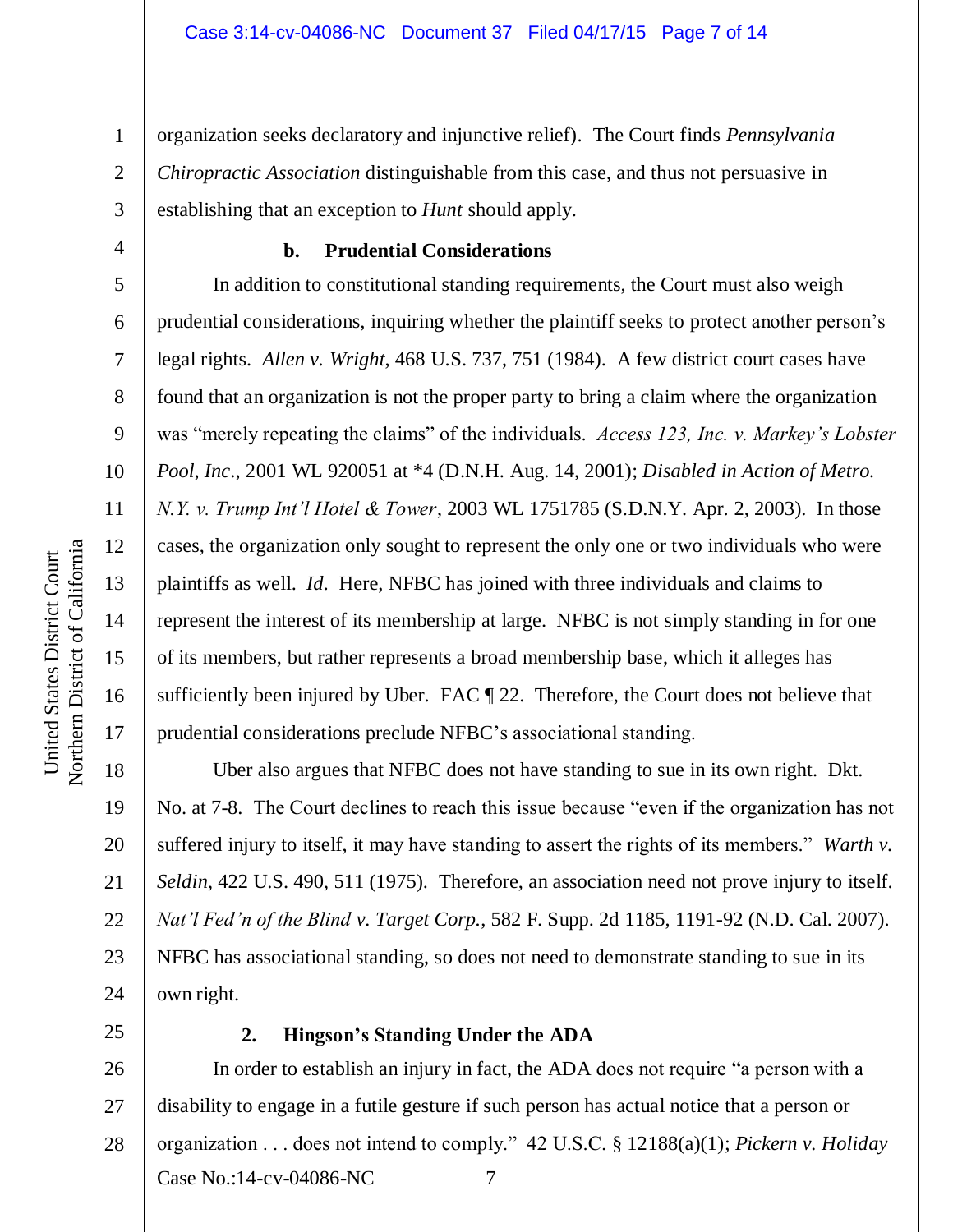*Quality Foods Inc.*, 293 F.3d 1133, 1136 (9th Cir. 2002). "Allegations that show plausible intention or desire to return to the place but for barriers to access are sufficient." *Pickern*, 293 F.3d at 1138. Interpreting *Pickern*, the Ninth Circuit clarified, "if a plaintiff can show either that he was deterred from visiting the accommodation on specific past occasions when he otherwise would have visited it because of the known barriers there . . . he has established an injury in fact." *Doran v. 7-Eleven, Inc.*, 524 F.3d 1034, 1041 n.4 (9th Cir. 2008).

In *Disabled in Action*, 2003 WL 1751785 at \*7 n.4, the district court surveyed nationwide cases that considered the "intent to return" requirement and found that generally, "courts have held that plaintiffs lack standing to seek injunctive relief under the ADA when they have not stated an intention or desire to return . . . or have failed to show a likelihood of discrimination should they return to that place." Therefore, at the pleading stage, a plaintiff must allege (1) actual notice of discriminatory practices; (2) specific occasions when he was deterred from visiting the accommodation; (3) an intent to return; and (4) a likelihood of continued discrimination.

Here, Hingson alleges that "he has specific and general knowledge of the experiences of multiple Uber passengers with service animals who have been denied access." FAC ¶ 67. Specifically, he alleges that during the annual state convention for NFBC in El Segundo, California on October 9-12, 2014, he met "attendees with service animals who were experiencing denials when attempting to use UberX to travel to and from the convention hotel." FAC ¶ 67*.* In addition, he lists a number of specific dates and instances when he was deterred from using UberX. FAC ¶¶ 68-71. Hingson alleges that he would like to use UberX on March 9, 2015 during a business trip in Sacramento, but is deterred based on his belief of continued discrimination. FAC ¶ 72.

Case No.:14-cv-04086-NC 8 25 26 27 28 Uber argues that Hingson has not sufficiently demonstrated an injury in fact because he never attempted to use any Uber vehicles. Dkt. No. 25 at 14. In addition, Uber challenges Hingson's ability to demonstrate "actual notice" of Uber's alleged discriminatory practices that would be sufficient to invoke the *Pickern* "deterrence theory"

1

2

3

4

5

6

7

8

9

10

11

12

13

14

15

16

17

18

19

20

21

22

23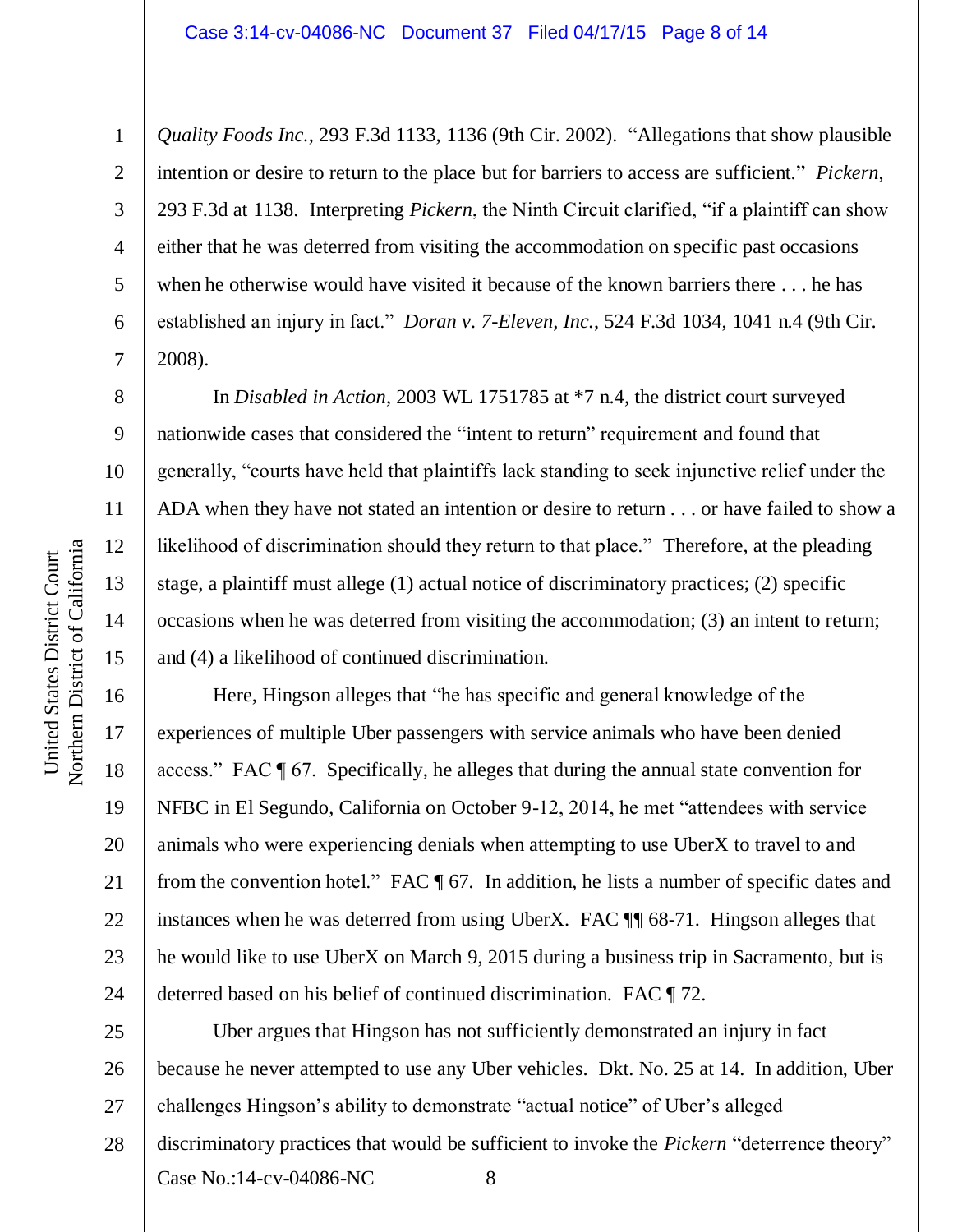7

8

9

10

11

12

13

14

15

16

17

18

19

20

21

22

23

24

25

1

because not all Uber drivers turn away blind individuals and their service animals. *Id.*

The Court notes that the factual scenario presented here is different than that discussed in *Pickern* and *Doran*. Those cases envisioned physical barriers that prevented a disabled person from gaining equal access, which would be present until removed. Here, Hingson cannot know with certainty whether an Uber driver will accept or reject him and his service animal. However, the Court is guided by the policy emphasized in *Doran*.

In *Doran*, the Ninth Circuit reasoned that a plaintiff need only allege one instance of ADA violation to achieve standing, but could then challenge other ADA violations found in the course of discovery. 524 F.3d at 1047. The Court noted that "a rule limiting plaintiff to challenging the barriers he or she had encountered or personally knew about would burden business and other places of public accommodation with more ADA litigation, encourage piecemeal compliance with the ADA, and ultimately thwart the ADA's remedial goals of eliminating widespread discrimination against the disabled into the mainstream American life." *Id.*

The ADA directs this Court to relax its standard for injury in fact in order to discourage both piecemeal litigation and futile attempts at access. Hingson does not need to use Uber's services and risk being turned away when he has knowledge that disabled individuals with service animals have been turned away, and he believes there is a likelihood of continued discrimination. Accordingly, the Court finds that Hingson has alleged sufficient facts in the complaint, taken as true at the pleading stage, to demonstrate that he had actual notice of Uber's alleged discriminatory practice and that he was in fact deterred from using Uber's service.

### **3. Unruh Act Claims and the DPA**

Uber argues that NFBC and Hingson are not "aggrieved persons" under Unruh and DPA, so do not have standing to assert those claims. Dkt. No. 25 at 18-20.

Case No.:14-cv-04086-NC 9 26 27 28 Plaintiffs' second and third claims are state law claims under the California Unruh Civil Rights Act (California Civil Code §§ 51, 52) and the California Disabled Persons Act (California Civil Code §§ 54-54.3). FAC ¶¶ 105-119. The Unruh Act and the DPA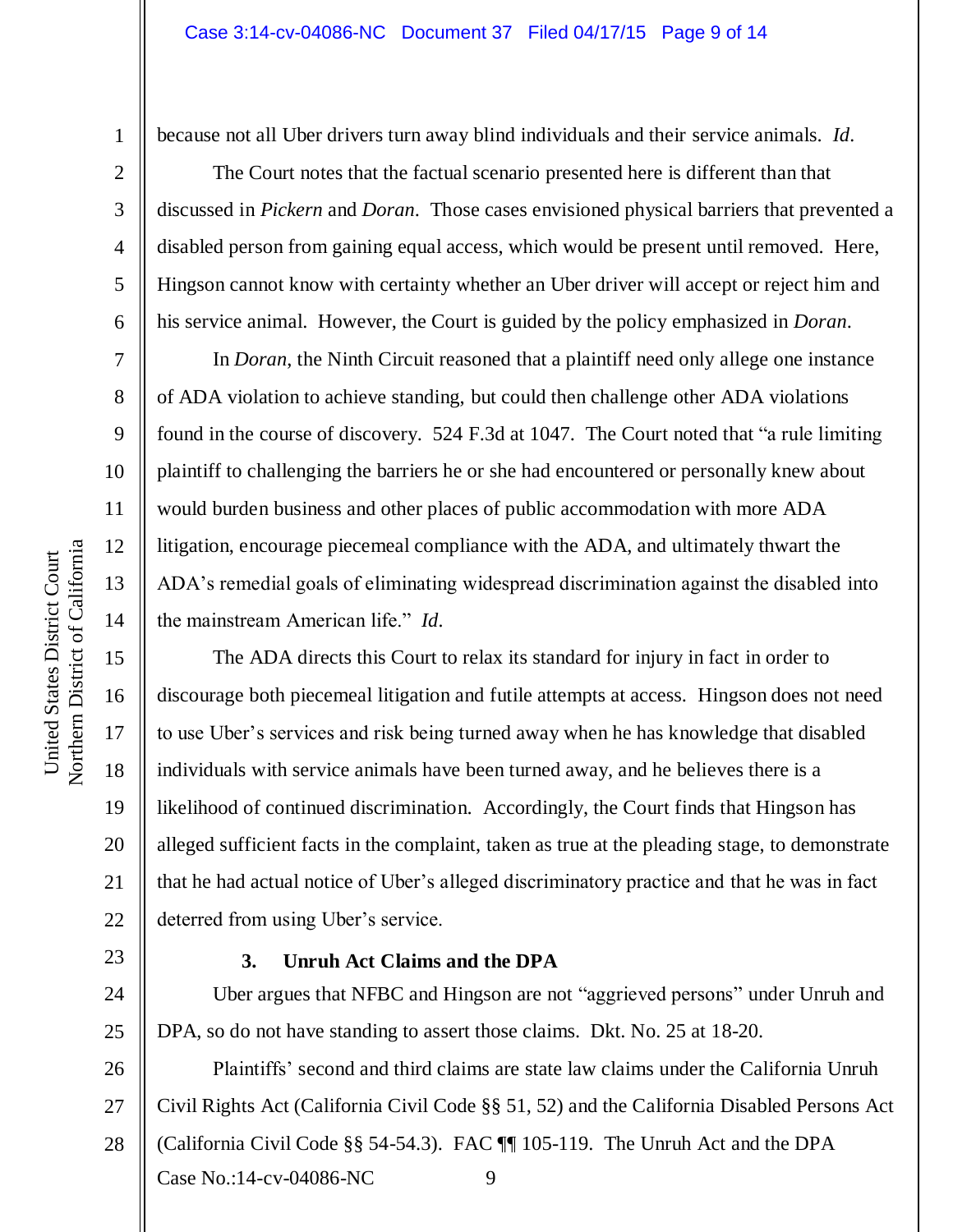incorporate ADA standards, so a "violation of the ADA also constitutes a violation of both the Unruh Act and the DPA." *Californians for Disability Rights v. Mervyn's LLC*, 165 Cal. App. 4th 571, 586 (2008); *Molski v. M.J. Cable, Inc.*, 481 F.3d 724, 731 (9th Cir. 2007). The Unruh Act provides declaratory and monetary relief to "aggrieved persons" who suffer from discrimination on the basis of their disability. Cal. Civ. Code §§ 51, 52. The DPA provides for both monetary damages and attorney's fees. Cal. Civ. Code §§ 54- 54.3. Therefore, a plaintiff who has standing to, and does prevail, on an ADA claim can also seek monetary relief under the Unruh Act and the DPA.

In fact, the California Supreme Court recognized that the DPA affords "greater protection compared to the ADA" because its "standing provision is broader than its federal counterpart." *Jankey v. Song Koo Lee*, 290 P.3d 187, 195 (Cal. 2012). "Under state law, because a plaintiff need only show he or she is 'aggrieved or potentially aggrieved' (§ 55) to seek injunctive relief, 'virtually any disabled person can bring an action to compel compliance with' state disability access guarantees." *Id*. (quoting *Urhausen v. Longs Drug Stores California, Inc.*, 155 Cal. App. 4th 254, 265 (2007)). Notably, California courts do not require "proof that a plaintiff intends to encounter or has been deterred from encountering a given architectural barrier" under the DPA. *Jankey*, 290 P.3d at 195. Although a plaintiff may have standing, he may not be sufficiently injured to recover monetary damages. *Urhausen*, 155 Cal. App. 4th at 265-66.

Case No.:14-cv-04086-NC 10 20 21 22 23 24 25 26 27 28 It is clear to the Court that these state law statutory provisions are meant to work in harmony with the ADA, whereby a plaintiff proving an ADA violation can seek monetary recovery for (1) his actual harm, and (2) his attorney's fees, two remedies not provided for under the ADA. Additionally, the Court follows the reasoning of its own district that an association establishing standing under the ADA will also have standing to pursue the state law claims. *Nat'l Fed'n of the Blind*, 582 F. Supp. 2d at 1192; *Coal. of Human Advocates for K9's and Owners v. City and Cnty. of San Francisco*, No. 06-cv-1887 MMC, 2007 WL 641197 (N.D. Cal. Feb. 27, 2007). Therefore, the Court finds that plaintiffs NFBC and Hingson do have standing to pursue their claims under both the Unruh Act and the DPA

1

2

3

4

5

6

7

8

9

10

11

12

13

14

15

16

17

18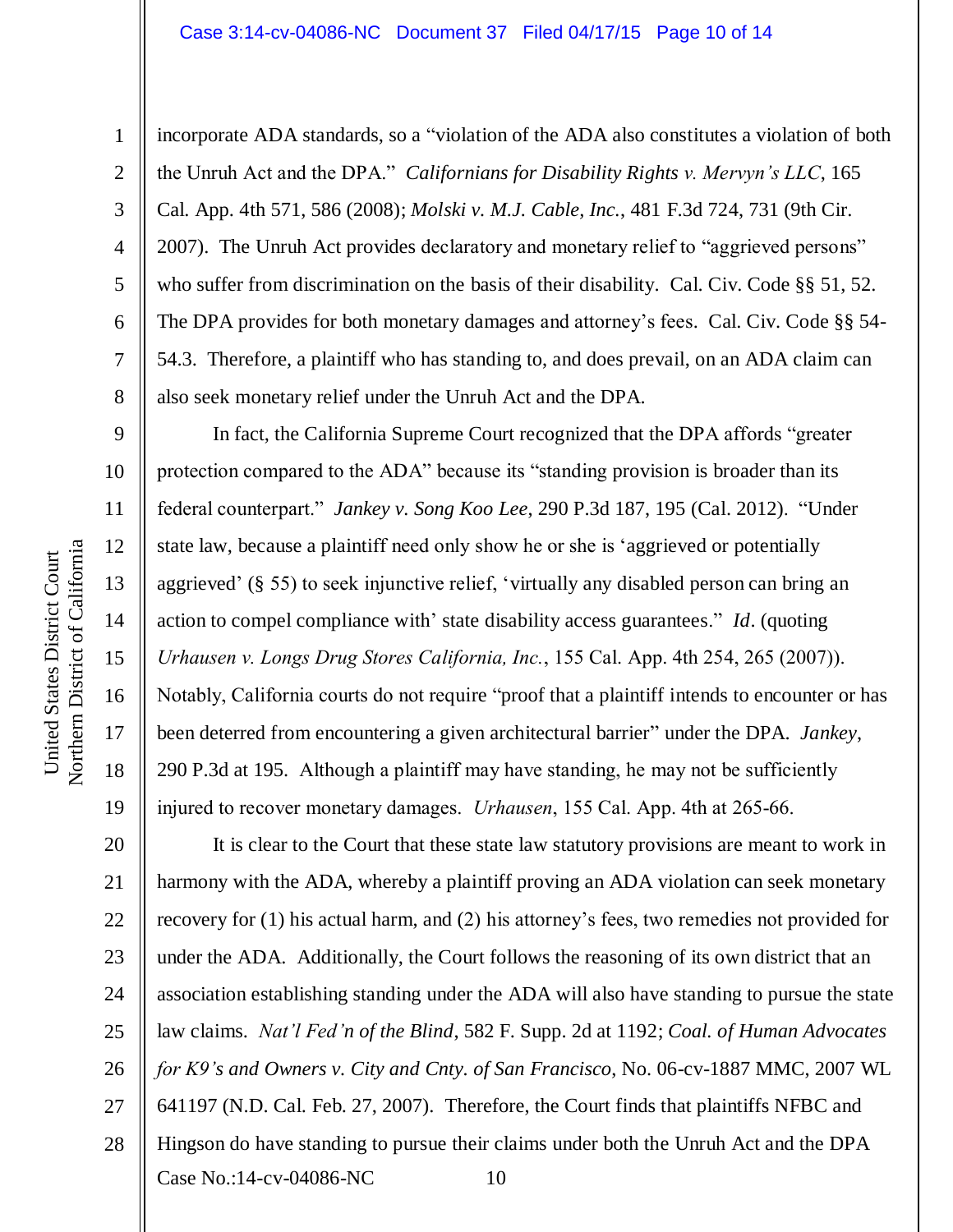because they have standing under the ADA.

### **4. Pedersen's Standing**

Uber alleges that Pedersen's standing fails because his allegations are too vague. Dkt. No. 25 at 21. The complaint alleges that Pedersen's wife uses her Uber account to request rides for Pedersen. FAC ¶ 25. Pedersen alleges that he "has been denied access to UberX taxi services multiple times because of his service animal." FAC ¶ 25*.* Additionally, Pedersen provides an account of his September 12, 2014 attempt to use UberX where he was refused because of his service animal. FAC ¶ 74. Finally, Pedersen claims that he would like to continue using UberX. FAC ¶ 74. As noted in the discussion of plaintiff Hingson's standing, the ADA simply requires Pedersen to allege that he intends to use the service again and a likelihood of future discrimination. Pedersen has alleged what is required to demonstrate standing under the ADA.

Therefore, the Court denies Uber's motion to dismiss based on lack of standing.

### **B. Motion For A More Definite Statement**

Uber moves for an order requiring Pedersen to provide a more definite statement under Rule 12(e) as to his alleged harm. Dkt. No. 25 at 21.

A party may move for a more definite statement when a pleading is "so vague or ambiguous that the party cannot reasonably prepare a response." Fed. R. Civ. P. 12(e). "A motion for a more definite statement attacks intelligibility, not simply lack of detail. For this reason, the motion fails where the complaint is specific enough to apprise the defendant of the substance of the claim being asserted." *Gregory Vill. Partners, L.P. v. Chevron U.S.A., Inc.*, 805 F. Supp. 2d 888, 896 (N.D. Cal. 2011).

23 24 25 26 27 Uber argues that Pedersen's claims lack detail and that "[d]efendants cannot even determine whether he has standing to sue in the first place." Dkt. No. 30 at 13. As discussed above, the Court finds Pedersen's pleadings specific enough to establish his standing. Therefore, the Court similarly denies Uber's 12(e) motion. //

28

Case No.:14-cv-04086-NC 11

1

2

3

4

5

6

7

8

9

10

11

12

13

14

15

16

17

18

19

20

21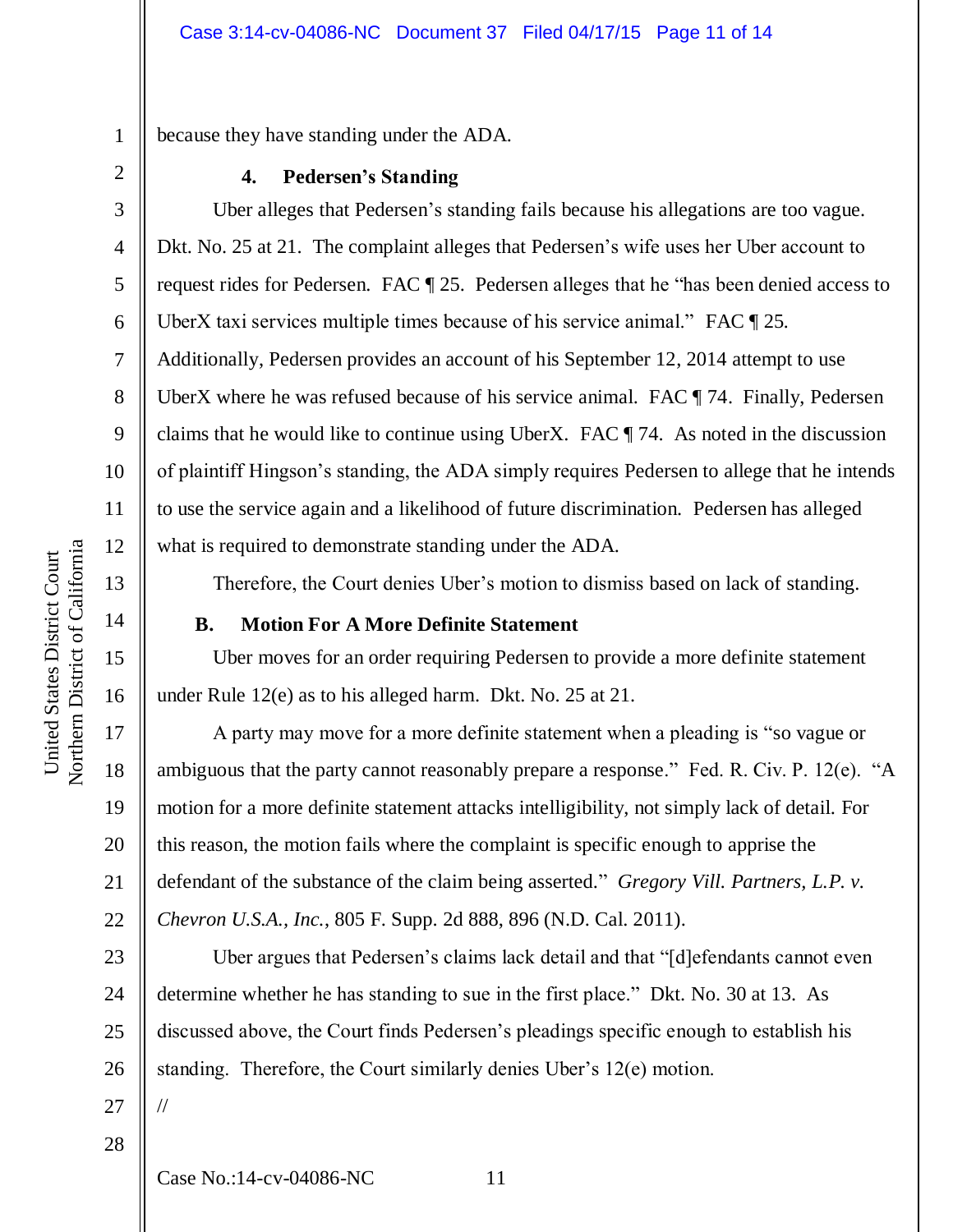#### **C. Uber's ADA Liability**

Uber urges this Court to find that it is not a public accommodation under the ADA, placing it outside the scope of regulated businesses. Dkt. No. 25 at 22-25.

A motion to dismiss for failure to state a claim under Rule 12(b)(6) tests the legal sufficiency of a complaint. *Navarro v. Block*, 250 F.3d 729, 732 (9th Cir. 2001). On a motion to dismiss, all allegations of material fact are taken as true and construed in the light most favorable to the non-movant. *Cahill v. Liberty Mut. Ins. Co.*, 80 F.3d 336, 337- 38 (9th Cir. 1996). The Court, however, need not accept as true "allegations that are merely conclusory, unwarranted deductions of fact, or unreasonable inferences." *In re Gilead Scis. Secs. Litig.*, 536 F.3d 1049, 1055 (9th Cir. 2008). Although a complaint need not allege detailed factual allegations, it must contain sufficient factual matter, accepted as true, to "state a claim to relief that is plausible on its face." *Bell Atl. Corp. v. Twombly*, 550 U.S. 544, 570 (2007). A claim is facially plausible when it "allows the court to draw the reasonable inference that the defendant is liable for the misconduct alleged." *Ashcroft v. Iqbal, 556 U.S. 662*, 678 (2009). When deciding whether to grant a Rule 12(b)(6) motion to dismiss, the Court generally "may not consider any material beyond the pleadings." *Hal Roach Studios, Inc. v. Richard Feiner & Co.*, 896 F.2d 1542, 1555 n.19 (9th Cir. 1990). Therefore, the question is not whether plaintiff's assertions are factually accurate, but rather, whether taking the complaint as true, there exists a plausible legal claim.

If a court grants a motion to dismiss, leave to amend should be granted unless the pleading could not possibly be cured by the allegation of other facts. *Lopez v. Smith*, 203 F.3d 1122, 1127 (9th Cir. 2000).

Plaintiffs have alleged Uber is liable under the ADA under 42 U.S.C. § 12182(b), as a "public accommodation," or 42 U.S.C. § 12184, as a "specified public transportation service." FAC ¶¶ 82, 91. Uber asserts only that it is not a "public accommodation" under the ADA, but does not ask the Court to dismiss the complaint as to the specified public transportation service claim. Dkt. No. 30 at n.12. The ADA lists twelve categories of

Case No.:14-cv-04086-NC 12

1

2

3

4

5

6

7

8

9

10

11

12

13

14

15

16

17

18

19

20

21

22

23

24

25

26

27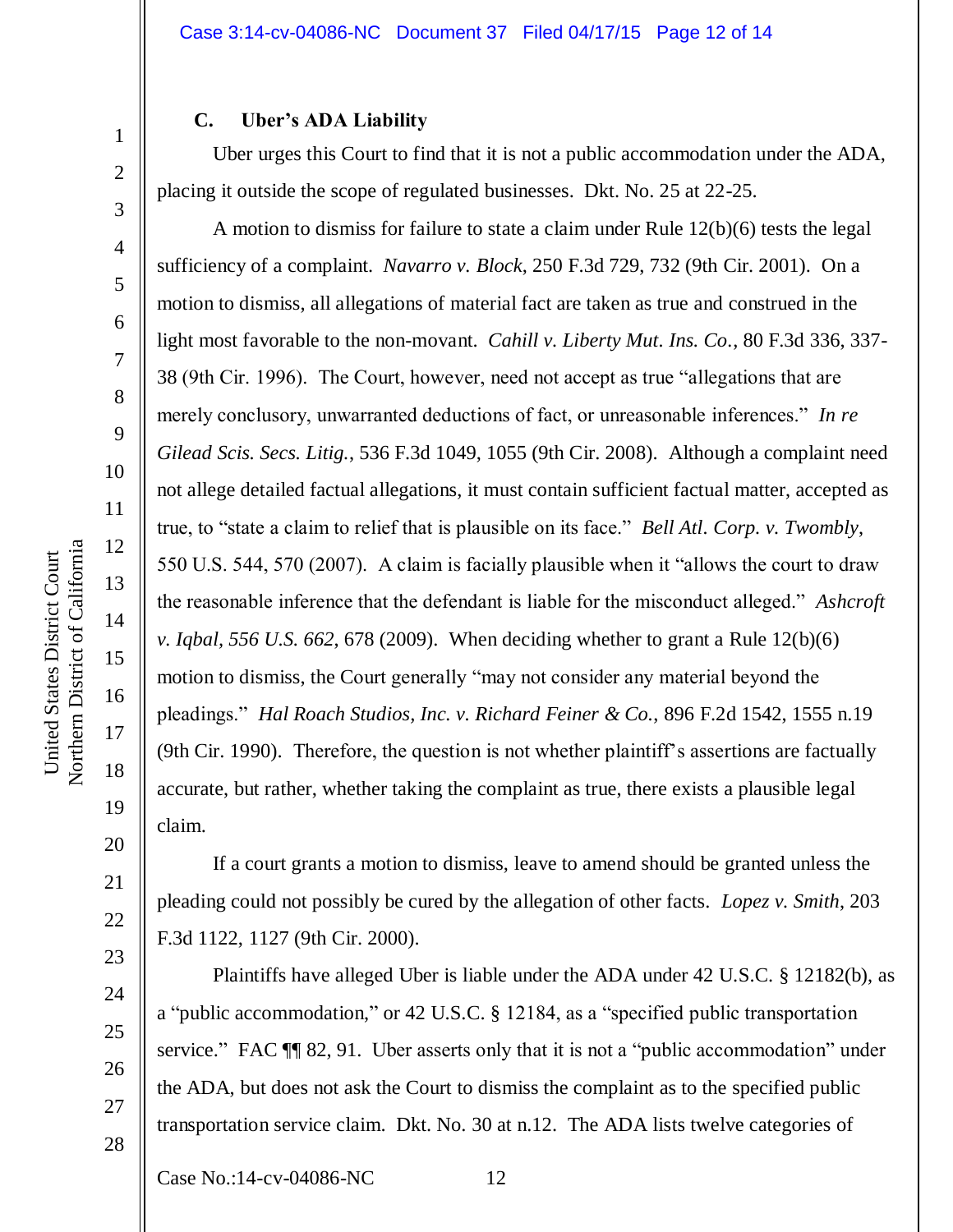private establishments that are considered a "public accommodation" if they affect interstate commerce. 42 U.S.C. § 12181(7). Plaintiffs allege that Uber's operations fall under the "travel service" category, so Uber qualifies as a public accommodation. 42 U.S.C. § 12181(7)(f). Dkt. No. 28 at 19. The ADA does not define travel services.

In *Carparts Distrib. Ctr., Inc. v. Auto. Wholesaler's Ass'n of New England, Inc.*, 37 F.3d 12, 13 (1st Cir. 1994), the First Circuit reviewed a district judge's dismissal of a complaint alleging that health care insurers constituted a public accommodation under the ADA. There, the Court discussed the meaning of "public accommodation" and reasoned that "[b]y including 'travel service' among the list of services considered 'public accommodations,' Congress clearly contemplated that 'service establishments' include providers of services which do not require a person to physically enter an actual physical structure." *Id.* at 19. The First Circuit did not ultimately decide whether a health care insurer was a public accommodation, but rather found the term "public accommodation" vague and concluded that at the motion to dismiss stage, "it is unwise to go beyond the *possibility* that the plaintiff may be able to develop some kind of claim under Title III." *Id.* at 20. Similarly here, defendants have not cited any binding law that Uber's service is precluded from regulation as a "travel service" under § 12182(b). In the absence of clear law to the contrary, the Court finds that plaintiffs' allegations, when taken as true, demonstrate a plausible claim for Uber's ADA liability under § 12182.

20 21 22 The Court denies Uber's motion to dismiss and finds that the determination of Uber's potential liability under the public accommodation provision of the ADA requires more factual development.

**III. CONCLUSION**

Case No.:14-cv-04086-NC 13 24 25 26 27 28 In conclusion, this Court is guided by two primary factors in denying the defendants' motion to dismiss. First, the ADA, the Unruh Act, and the DPA require the court to construe standing liberally. Second, at the pleading stage, the Court must take all facts pled in the complaint as true and consider whether the information provided is sufficient to allege a plausible claim. The ADA, the Unruh Act, and the DPA have granted

1

2

3

4

5

6

7

8

9

10

11

12

13

14

15

16

17

18

19